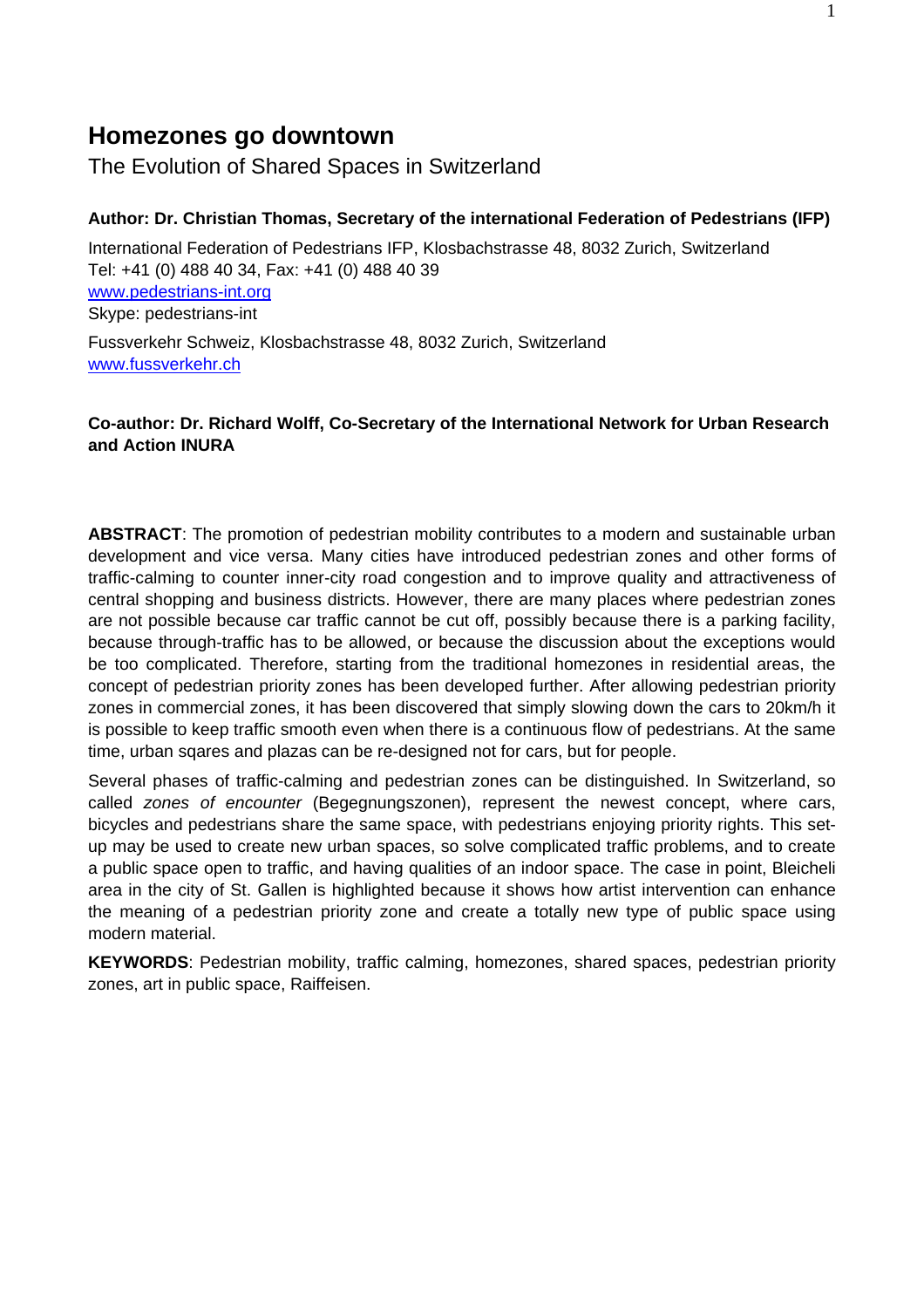Brief Biography:

# **Christian M. Thomas** (\*1948) PhD

Dipl. Architect (Swiss Federal Institute of Technology)

Professional experience in ecological consulting, in particular related to transport Problems,

Assistant to Prof. Paul Feyerabend (Philosophy of Science, ETH),

Research projects on ecological action and transportation,

Since 2001 scientific collaborator (including pedestrian safety) with Pedestrian Mobility Switzerland, the Swiss Pedestrian Association. Member of the Expert Council on Road Safety, Switzerland, and of the Working Party on Road Safety, UN-ECE, Geneva

2005 Secretary, International Federation of Pedestrians (IFP), Zurich, Switzerland

secretary@pedestrians-int.org

christian.thomas@fussverkehr.ch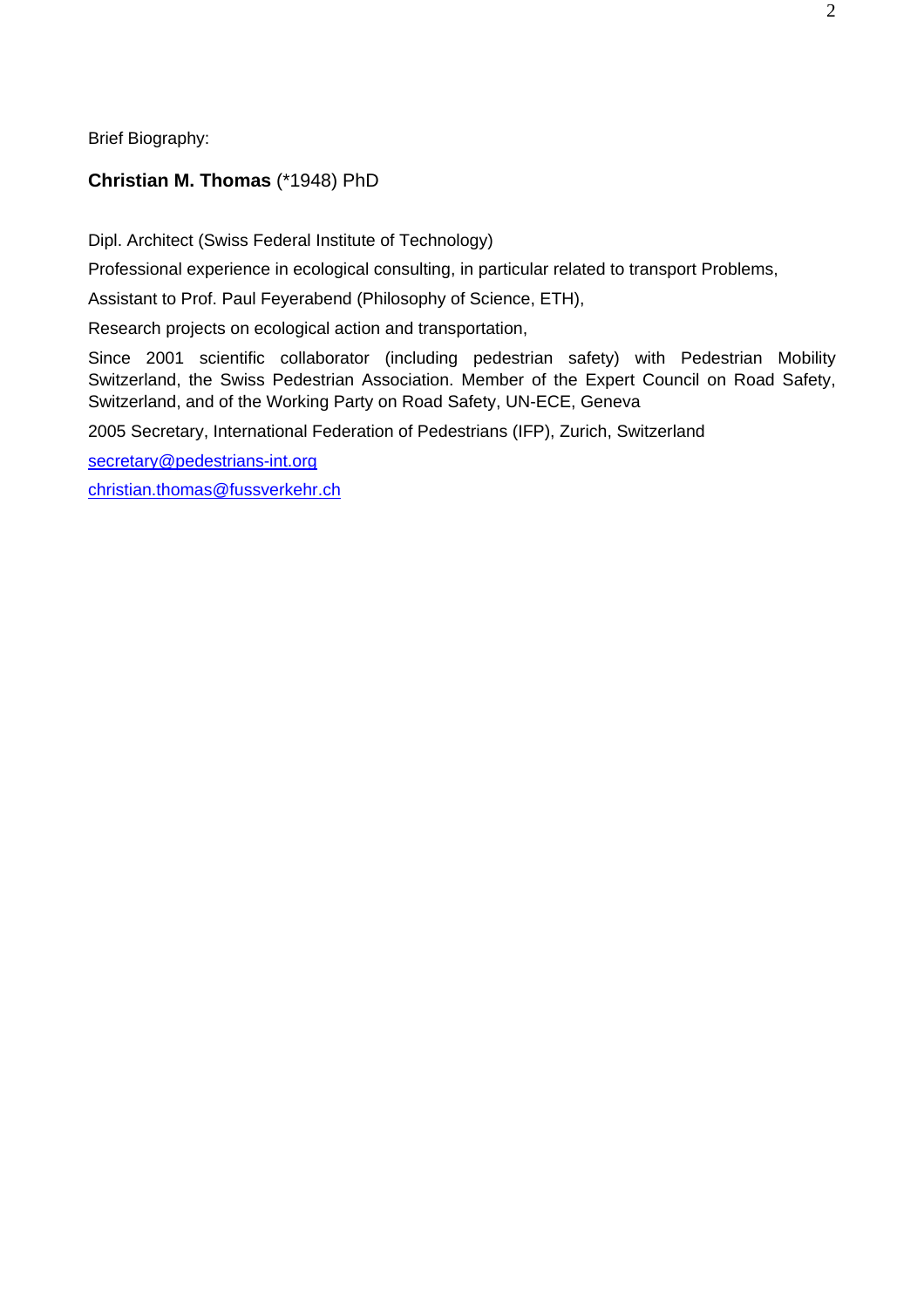# **Homezones go downtown**

The Evolution of Shared Spaces in Switzerland

**The pictures of this contribution would be more important than this text. You find them in the powerpoint-presentation, which is ready for download on the website www.pedestrians-int.org** →**urbanism** →**On Pedestrians and Urbanism**.

**Author: Dr. Christian Thomas, Secretary of the international Federation of Pedestrians (IFP) Co-author: Dr. Richard Wolff, Co-Secretary of the International Network for Urban Research and Action INURA** 

## **INTRODUCTION**

This paper shows how the promotion of pedestrian mobility contributes to a modern and sustainable urban development and vice versa. The argument will be supported by illustrations of best practices, amongst them the celebrated inner city design of the so-called "city-lounge" Bleicheli, Sankt Gallen, by internationally renowned artist Pipilotti Rist together with Carlos Martinez.

Inspired by theoretical reasoning we can witness how spatial and social development in Western Europe is approaching a state of almost 'total urbanization' (Henri Lefebvre). Cities, suburbs and former rural areas are converging towards increasingly homogenous everyday experiences. Nevertheless, centrality continues to be of importance and inner cities remain 'contested spaces' (Saskia Sassen). One aspect of this conflict is the troublesome co-existence of private motor traffic, public transport, bicycles and pedestrians, which poses serious challenges to planners and users of urban infrastructure.

Many cities have introduced pedestrian zones and other forms of traffic-calming to counter innercity road congestion and to improve quality and attractiveness of central shopping and business districts. After quite some initial resistance from shop-keepers, motorists, and others, acceptance of this traffic-calming policy has increased greatly. City dwellers are enjoying improved living conditions and businesses have often experienced higher profits.

Encouraged by the apparent benefits of pedestrian-friendly urban environments planners and users of urban spaces have further developed their methods of creating livable and lively spaces. Several phases of traffic-calming and pedestrian zones can be distinguished. Special attention will be given to the latest concept of different types of pedestrian priority zones (in Switzerland called '*Begegnungszonen*' which means zones of encounter), where cars, bicycles and pedestrians who share the same space, with pedestrians enjoying priority rights.

## **PEDESTRIAN ZONES AND TRAFFIC CALMING – 5 PHASES**

#### **The political and historic context: The evolution of pedestrian zones**

The Swiss model of pedestrian priority zones (also called shared spaces) was inspired by the Dutch 'woonerf' (literally the front yard or front garden of the house) concept. In this concept,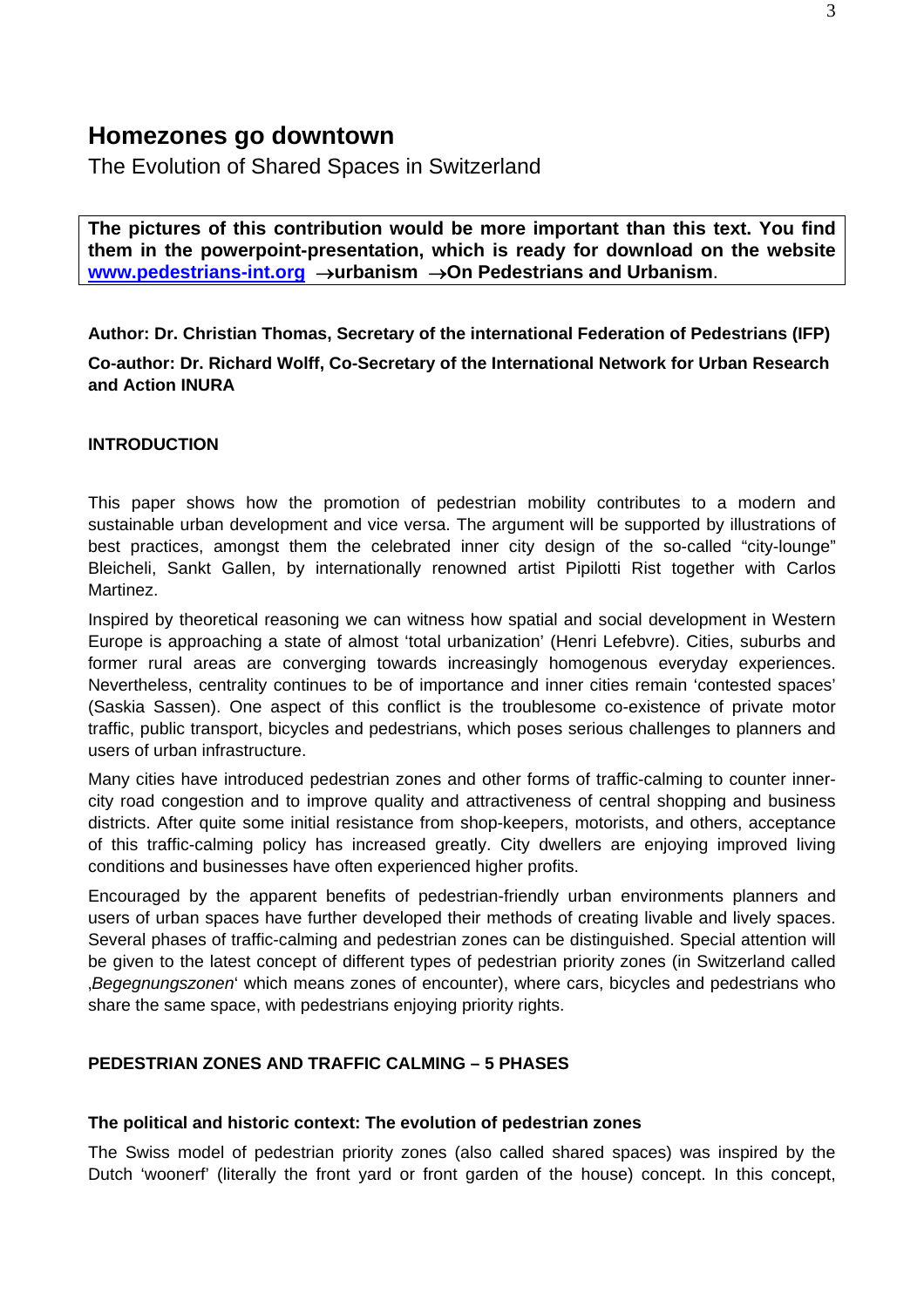streets are treated like extended gardens or backyards. Cars do clearly not have priority but their drivers shall submit themselves to a 'common law' of equal speed for all street users. In such zones, Pedestrian priority is applied to the entire surface of the public space, and this is possible not just in side-streets in residential areas, but in the most lively spaces of towns and cites. This concept must be seen in the context of the development of pedestrian transport policy in Europe and Switzerland, in particular.

As long as the speed of all vehicles is slow enough, it is easy for pedestrians to get along with cars, buses, and trams. This concept allows for a new design of urban space, which is not oriented along the lines of motion of vehicles, but is based on spatial concepts of urban planners, or even artists. This is usually rather puzzling to motorists, which makes them automatically slow down, which in turn is the basis of the pedestrian safety in these places. The Swiss Pedestrian Association has started the website www.begegnungszonen.ch (zones of encounter, i.e. homezones), where you can find a great variety of information in German on this type of shared spaces. For the sake of clarity we present this development in a five-phase model.

**First generation** of shared Spaces: conventional street in residential area with pedestrian priority (Woonwef - Wohnstrasse – Homezone).

With simple measures a side street in a residential area is turned into a playground where cars have access at a very low speed.



Figure 1 First Generation

#### **Second generation**:

A street becomes a continuous surface from wall to wall, even in commercial areas.

In many shopping areas of Swiss towns, cars are permitted, but the pedestrians have priority on the entire surface. Parking is permitted on marked lots only.



Figure 2 Second Generation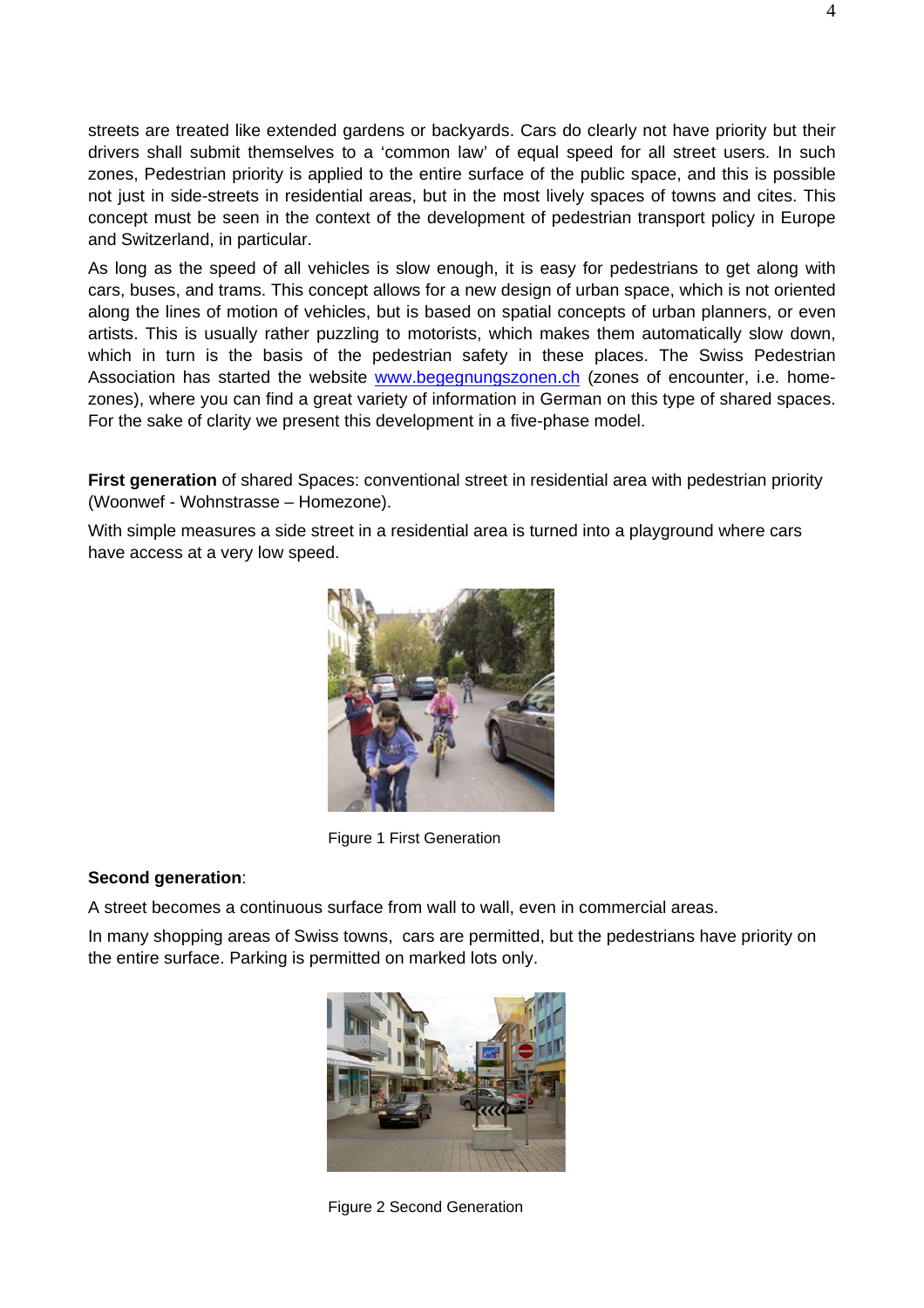#### **Third generation:**

An new urban space for all road users is created.

In Biel-Bienne a square has been re-invented as a large urban space to be a meeting place as well as a traffic zone where pedestrians and vehicles can mingle at low speed. 12'000 cars, 1'000 busses and many pedestrians a day get along fine every day.



Figure 3 Third Generation

## **Fourth generation:**

The pedestrian priority zone set-up is used to solve complex traffic problems.

In Geneva, the square in front of the railway station is used by trams, buses, and cars coming out of a large garage. There is a complete mix of all road users, but the pedestrians have priority, and all movements are slow.



Figure 4 Fourth Generation

The conclusion of the experiences and of the presentation is that possibilities to make slow road users get along have just begun to be explored. For the pedestrians it is a great advantage to be able to walk freely in all directions he or she likes, and this may compensate for the disadvantage of having to share the pedestrians' space with vehicles.

This is the age where some people would like to take their car even into their living room. So, making a living room out of a street space with cars and motorcycles is a logical consequence. With this rather astonishing approach a new chapter in the development of urban space is beginning.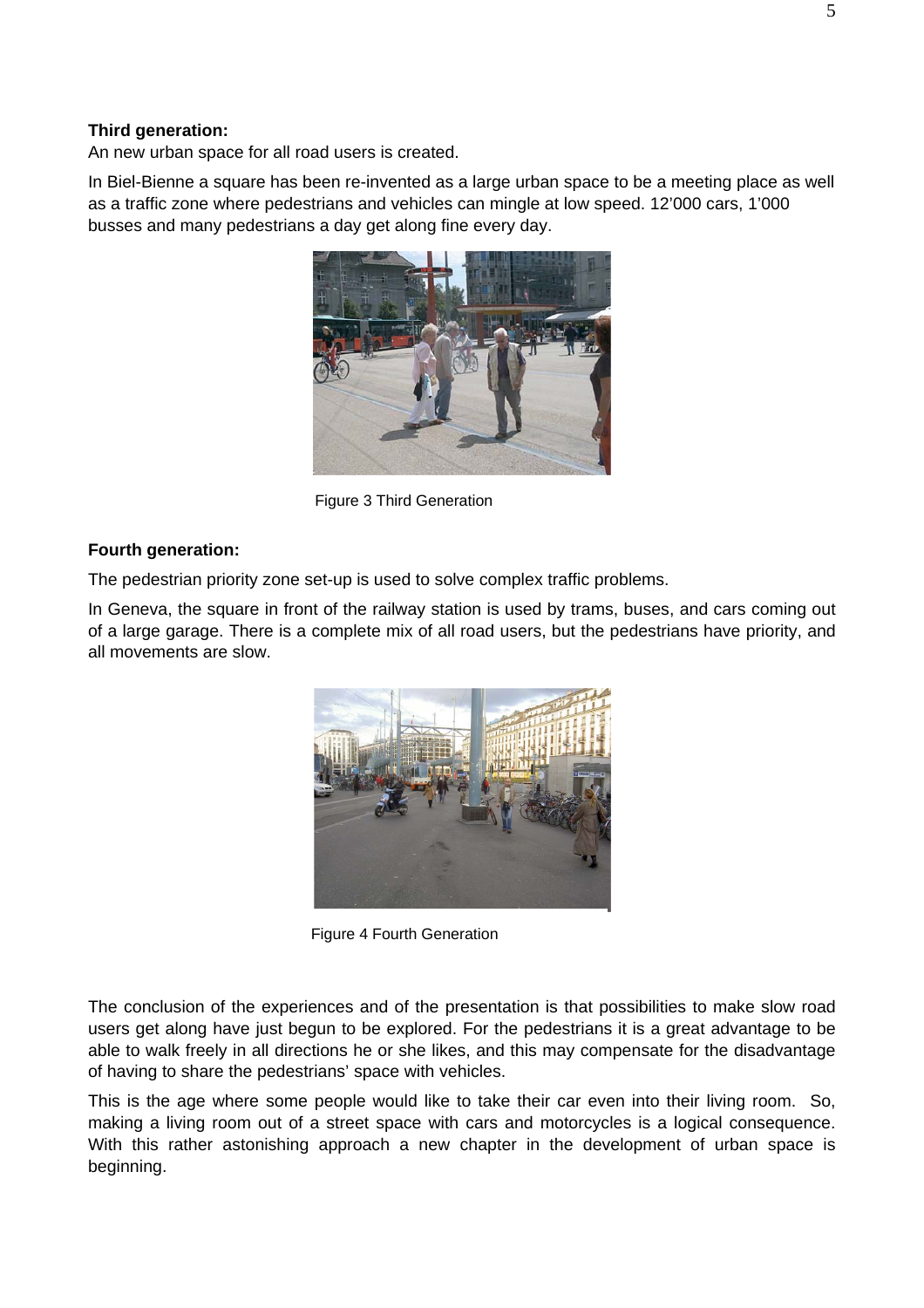## **Fifth and newest generation**:

The public space becomes a living room ("city lounge" in the city of St. Gallen)

Here, small streets in the central city have been covered with red rubber. Furniture out of the same material has been placed in the streets, traffic signals are placed like toy-objects, and the illumination comes from light bubbles. Cars are allowed, but driving feels like intruding into an intimate space.



Figure 5 Fifth Generation

## **The main goals of pedestrianization, towards Mellow Mobility ('Mobilité Douce')**

If we look at pedestrianization through the eyes of a traffic engineer we have to consider that in most city regions have built efficient new mass transit infrastructure like railway lines, metro or rapid transit bus lines have been constructed. Therefore many more commuters, shoppers and visitors than ever flock into the central urban areas. This bulk of people cannot circulate any more on the old sidewalks from the stagecoach age. Therefore, new spaces for the increased number of visitors are not just an amenity, but a necessity for the functioning of the urban life. Old photographs of city centers show how few pedestrians were crossing large public spaces, which are now full of cars, trams and pedestrians.

In France, the concept of mobilité douce (mellow mobility) is gaining ground. This refers to an overall transport policy that respects all users, all modes of transport, the environment as well as social components such as safety, public and open access, etc. Perhaps one can conclude that a pedestrian-friendly transport policy is a cornerstone of a mellow mobility.

# **A CLOSER LOOK AT THE "CITY LOUNGE", SANKT GALLEN**

## **The problem – the setting**

Bleicheli is a newly built development of some old buildings (among them a Synagogue) and four new office building of the banking corporation "Raiffeisen", not far from the main station and the central business district of the city of St. Gallen. It was an unorganised area of backstreets and nogo backyard in a downtown area, like so many others in the world. This area, where the public space is owned partly by one fast growing bank and partly by the city had no life, no character, no identity. Hardly anyone ever visited it on purpose.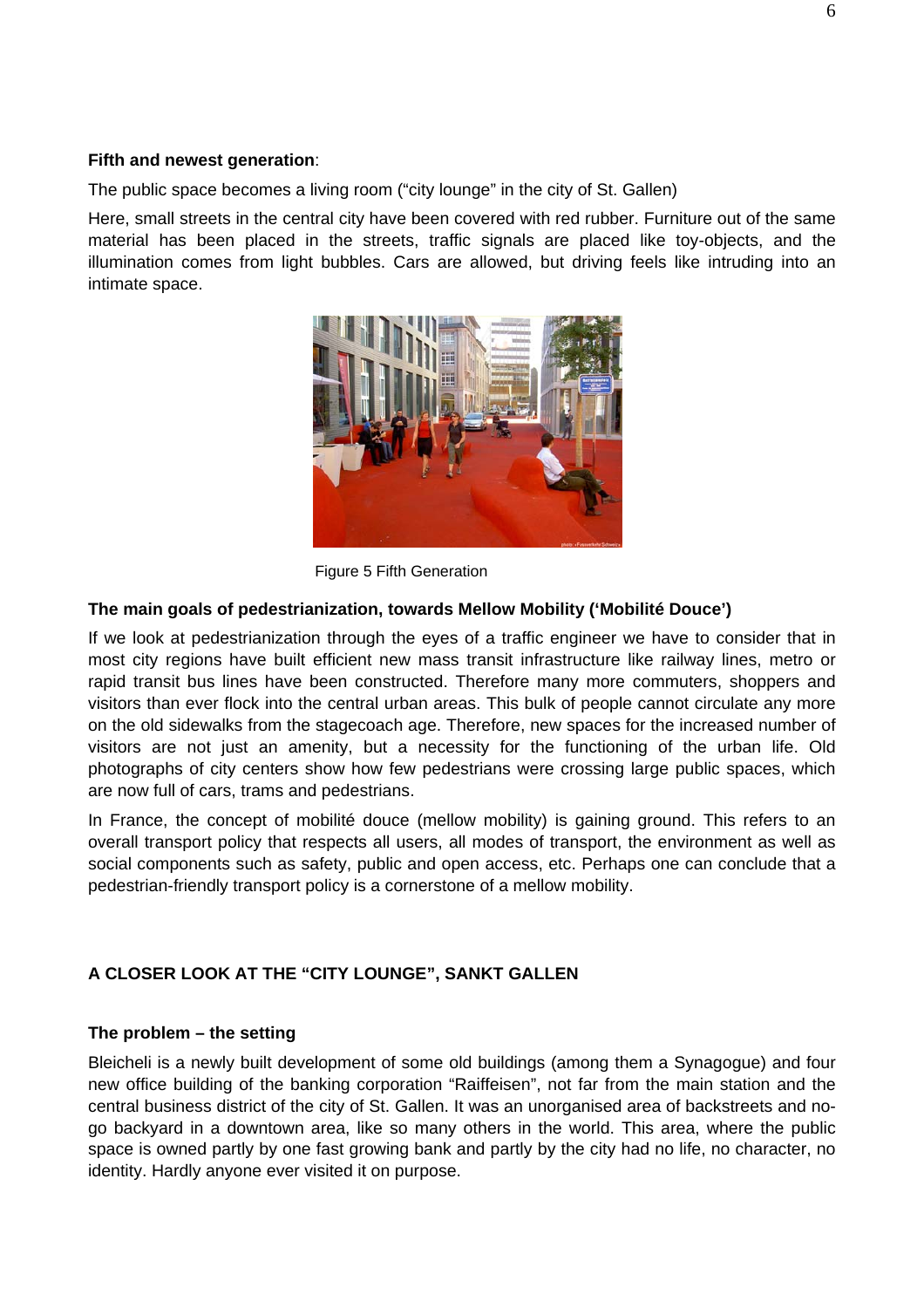One of the causes of this problem was that the banking district had been built without a master plan. Where once there had been a small-scale part of town, over the years, one new bank building was built after the other as headquarters for the Swiss Raiffeisenbank. The individual buildings were carefully planned, but what resulted between the buildings was a barren space devoid of any life, a fragmented left-over of urban un-planning; a dead, under-used urban wasteland. The space was a conglomerate of leftovers without any coherence. The place was without appeal even though all the buildings were carefully designed. For both the city and the bank, this was an undesirable situation. What was there to do?

The bank – as private land owner – and the city - as owner of the streets and sidewalks - got together and came up with a public private partnership for a joint venture to 'upgrade' the space.

### **Problems make partners: The City of Sankt Gallen**

St. Gallen is the center of eastern Switzerland with an urban agglomeration of around 150'000 inhabitants. This makes it Switzerland's seventh largest city. It is situated between Zurich and the Lake of Constance, not far from the German and Austrian borders. St. Gallen is one of the country's oldest city with a picturesque medieval core. Its cathedral and the world-famous library are a UNESCO world heritage site. Both in spirit and in politics St. Gallen is considered as a conservative minded place.

The city's readiness to upgrade the Bleicheli area in partnership with the bank was facilitated by the fact that two of the targeted streets were destined for renovation anyway.

#### **Problems make partners: The Raiffeisen Bank**

The other partner of this joint venture is the Raiffeisen Bank. It was founded in 1862 as a creditloan cooperative by Wilhelm Raiffeisen, the mayor of a German town, with the aim of eliminating usury. Its Swiss branch is now Switzerland's third largest bank, right after UBS and Credit Suisse, with a market share of about 20%. In contrast to most of its competitors Raiffeisen Bank is not a shareholder company but still a cooperative with 1.3 million members, almost 3 million customers and 1200 banks in Switzerland alone. Worldwide, the Raiffeisen system is present in more than 100 countries with over 350 million members. Its business philosophy is based on high ethical standards. The bank focuses on local economy and holds the goals of sustainability high. This rapidly expanding bank is particularly strong in the fields of mortgages and small business loans. Typically, its headquarters are not in the traditional banking centers Zurich or Geneva, but in the smaller city of St. Gallen.

#### **How to make a courageous decision happen.**

Everybody in Switzerland was surprised that the conservative city of St. Gallen has realized the most radically modern and yet intimate urban space of our time. It all began very normal: The city has organized a design competition together with the bank. A jury was nominated with 18 members, among them the experts of the city, people from the bank, other stakeholders and external experts. 6 competitors were invited to participate. Right at the beginning, the jury decided to consider closely the 5 "normal" projects which were of a high quality, but the "city lounge" was considered not realizable. When the discussion had narrowed down the choice to two projects, and the jury had difficulty to decide which one should win, an external expert proposed that everyone would say which project of all the six he or she personally would like best without respect to costs, technical problems or views of others. All members of the jury said that they would like best the city-lounge project, "but….". At this point this expert said that the jury is asked to tell the public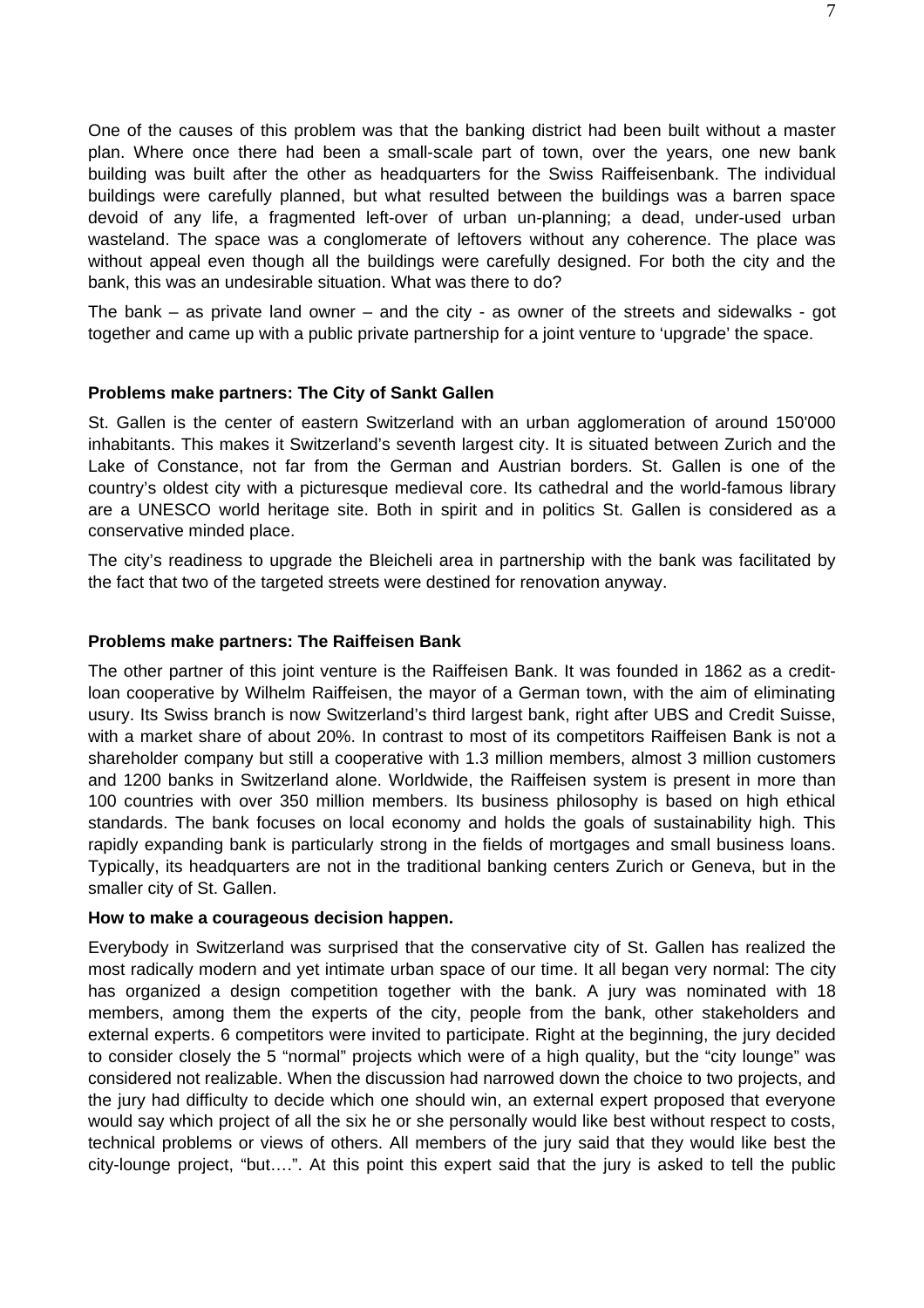what the jury likes and what would be best. The city has the engineers to solve the problems and the bank has the money to pay for the solution. – And that's the way it happened.

#### **Prize winner Pipilotti Rist and Carlos Martinez**

This way the competition was won by internationally renowned concept and video artist Pipilotti Rist, together with the architect Carlos Martinez, Widnau, Switzerland. Other collaborators were Konstantin Lauber, Roland Schneider, and Vogt and Partner for the light design. Pipilotti Rist, born in Eastern Switzerland in 1962, is a celebrated video artist as well as a popular musician with her band Reines Prochaines. She won the Premio 2000 prize at the Venice Biennale 1997, worked as art director for the Swiss National Exhibition 2002, and taught at the University of California in Los Angeles. Today she is recognized as one of Switzerland's most popular and best selling artist, ranked 22<sup>nd</sup> on Artfacts. Net list of the world's top living 100 artists.

#### **The project: An invitation**

The aim - in the words of the winners of the competition – was that the Bleicheli area should become an 'urban lounge', something like an extended living room, a master piece of design with the aura of an urban icon. In fact, the designers wanted to turn around the concepts of inside versus outside. They wanted to negate the idea of a street, and launch the idea of an outside living room.

"The key motive is to repulse the cars. When you step from indoor to outdoor (out of your house) in Venice, there are no cars. The little streets and the spaces in between are lively / full of life / vibrant. The difference between inside and outside, between private and public is therefore much smaller" (Pipilotti Rist, quoted in Pfaff: 6).

We all know that many people have a very intimate and affectionate relationship with their car. This fact should be used to make the cars (which could not be excluded from the use of the area) become something like a movable piece of furniture or like a toy in a living room.

To achieve this, a red carpet, made of Tartan, a high quality rubber surfacing (as used in sports grounds) should cover the entire project area; streets, squares, fountains, cars, benches etc. similar to snow fallen from the sky. The new space was opened in November 2005. All in all it cost 3.9 mio. Swiss francs or AUS\$ (2.5 mio. Euros), of which only slightly more than half for the urban lounge, the rest for street repair measures.

The whole area is organized as a lounge and is clearly divided into various compartments representing various spatial themes. In the section of Gartenstrasse the artistic design starts with an entrée, followed by a cloak-room, a corridor, and a reception area. What then follows is a café, a relax lounge, a sculpture park, a business lounge and a street lounge. Other parts include a meeting zone, bicycle stands and zones of transition.

The artist, Pipilotti Rist, wants to conjure up the image of people's private spaces extending into public space. She therefore tries to animate people to lie down on the benches. To achieve this, some of the benches, seats, couches and other 'furniture' are designed with round edges, others with sharp edges, covered with the red rubber rug provoking users to assume various postures and resting positions (Pfaff 2006: 6).

The red rubber rug covers all the furniture, even curb stones, gutters, manhole covers, and parts of the tree plantings. Everything is coated like icing on a cake (Pfaff 2006: 8). Street signs seem to be placed randomly, even though they have to be compatible with traffic laws. Huge street lights are suspended and give the illusion of floating bubble-shaped clouds. They measure 3 meters in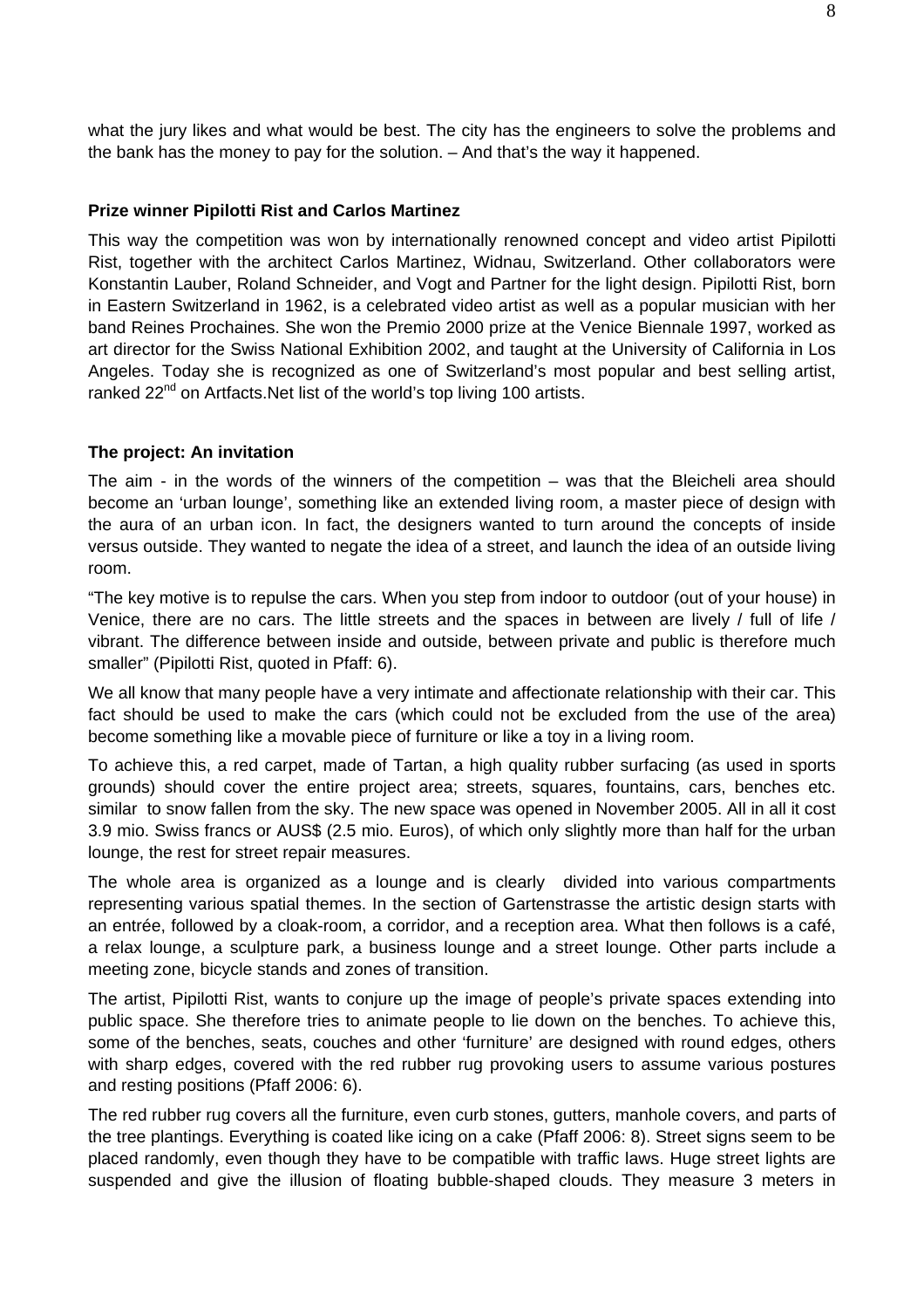diameter and create various lighting situations in changing colors, thus creating a surreal and artificial atmosphere.

#### **The outcome, the results**

This concept of a city lounge with amorphous edges creates an aesthetic sense of relaxation. It makes visitors want to stay there a while, to spend some time, to rest and hang around, like in a public living room. The setting wants to evoke a friendly and surprising atmosphere with occasional ironic undertones (Buff 2005: 7f). One critic explains the emotional effect of this spatial arrangement as the product of some sort of irritation or distortion of the senses, achieved solely through the red color of the environment, which leads to an estrangement from reality. It is an 'other place' in the sense of Foucault's heterotopia, ... thus giving rise to new freedoms for thought and action" (Pfaff 2005: 10). It is interesting to see how the old streets develop into newly designed zones of mixed use. And how these spaces amalgamate with the artificial red rug of the outdoor (Buff 2005: 9).

### **Some details of the realized project**

The choice of an appropriate coating material was difficult. It had to be fire-proof, and resistant to both graffiti and chewing gum. Cleaning requires a special machine for regular cleaning with high pressure. Possibly, without the support from a bank no public builder would choose such an experimental solution, because of the fear of high maintenance costs. The layout and the design of the zone invites visitors and passes-by to make free use of the 'urban lounge'. One of the central aims of the project is to offer a tolerant, liberal environment with only loose regulations. Despite these efforts, at night, the city lounge is still very empty – and it becomes a pure sculpture under a special light. To animate this, there are plans to animate Bleicheli area with open-air movie screenings and concerts.

# **A QUICK SWOT-ANALYSIS OF THE CITY-LOUNGE**

The SWOT-Analysis shall help us understand the strengths (S), weaknesses (W), opportunities (O) and threats (T) of the Bleicheli project.

## **Strengths**

The city-lounge by Rist and Martinez shows some impressive strengths. In a first and very general analysis it clearly supports the ambitions and endeavors. Its physical form and the spectacular appearance are a perfect vehicle for the promotion of traffic calming to the extent where the car clearly becomes the invader of a pedestrian area (or the guest in it). It draws public attention from professionals and lay-people alike, both locally and internationally. The relatively modest costs prove that physically attractive improvements do not have to be excessively expensive. Maintenance costs seem to be reasonable.

This type of inner city upgrading may be an example of taking (re-)possession of public space. By re-vitalizing the formerly bleak outdoors, public space gains attractiveness. Within only one year, the site has become a popular meeting place, at least at lunchtime. It may thus contribute to solving problems of safety and neglect. Therefore, this may be new a step towards the *reconquista* of public space.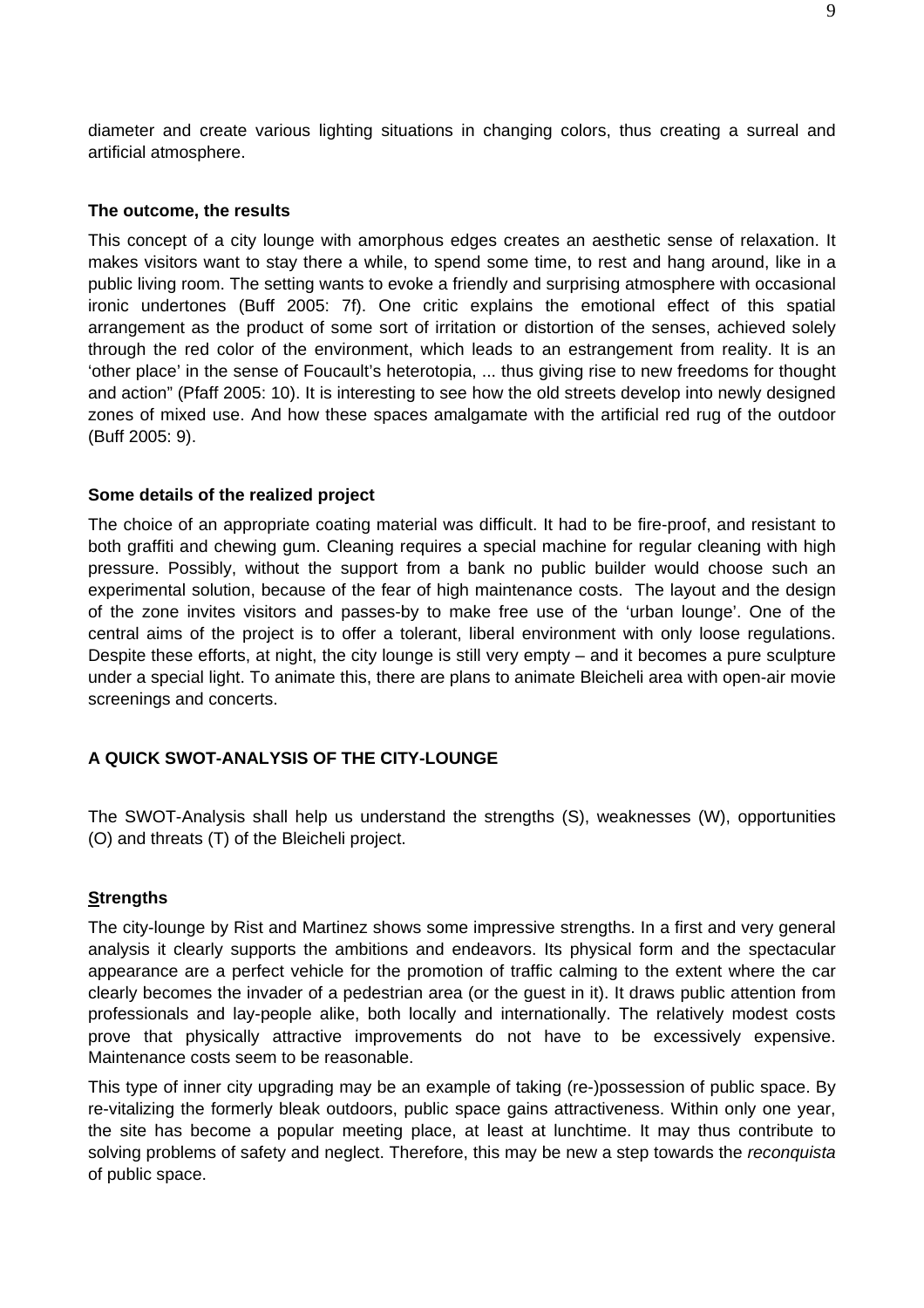## **Weaknesses**

In contrast to the optimistic view, one could take a rather skeptic stance. Is it true that new space been created? A critic is the Swiss architect Hansjörg Gadient. He argues that Rist and Martinez are wrong if they think that thousands of square meters of red rubber can create a lively inner city (Gadient 2006: 10). This artificial space lacks natural green, he continues. The few Ginkgo trees look to him like a bit of parsley on a tomato sauce. He argues that a 'lounge' is really a waiting room, a hotel lobby or a living room, i.e. a private room, where movement has come to a standstill. By contrast, the concept of a city is one of public life and activity. What, then, is an urban lounge? Is it not a contradiction in terms? Gadient goes on to denounce the Bleicheli project as an actual loss of public space. What appears to be public is in fact private outdoor space and its design, its use and control is actually taken away from public control (Gadient 2006: 10). Regardless of this critique one may question if it is desirable to reverse the concept of inside and outside, a switch which you may observe in shopping malls where the inside is furnished with fountains, trees, benches, and waste-bins like in an outdoor space.

For the exception of one restaurant there are no ground floor amenities for customers, nothing to invite the outsider to come here except for a Swatch-shop. An apparent weaknesses of the project is the fact that most of the ground level use of the adjacent buildings is not open to the public. There are hardly any shops, only one restaurant, no night clubs or bars. Therefore the space is rather empty at night.

# **Opportunities**

The example of St. Gallen shows that even in a rather conservative town, it is possible to find unconventional solutions as far as the transformation of streets into livable space goes. The design of public space does not need to use the conventional repertoire of pavement and street furniture, it may be oriented towards the type of objects which are usually chosen in a private surrounding. This type of design elements make a visitor who comes in by car become a stranger, it thus makes him automatically drive very slow, and thus no more dangerous for the pedestrians, who may live in such spaces like in an indoor room (lounge). The more we succeed to make humans feel to live freely, the more we make drivers feel awkward and out of place, which leads to drive more cautiously. This way we may arrive at solutions which ignore the original concept of carriageways and sidewalks, and give the entire space back to the pedestrians. Solutions which include the use of automobiles are easier to realize wherever the access for deliveries, construction or parking garages has to be allowed. Therefore they may be applied in a greater variety of situations than pedestrian zones.

## **Threats**

One of the threats of any outstanding solution is an insufficient maintenance which could make a special place an especially ugly place. Another threat of making public space look private is that it could be turned over to private use, be used for people who pay an entrance fee, only.

Taking this point a bit further one could look at the red surface as a the red carpet rolled out in front of the bank. This stance seems to be confirmed by the naming of the square 'Raiffeisenplatz' (Raiffeisen square). So is it not public but corporate space that has been created? The city owning the greater part of the surface will have to make sure that the space remains public even in the future.